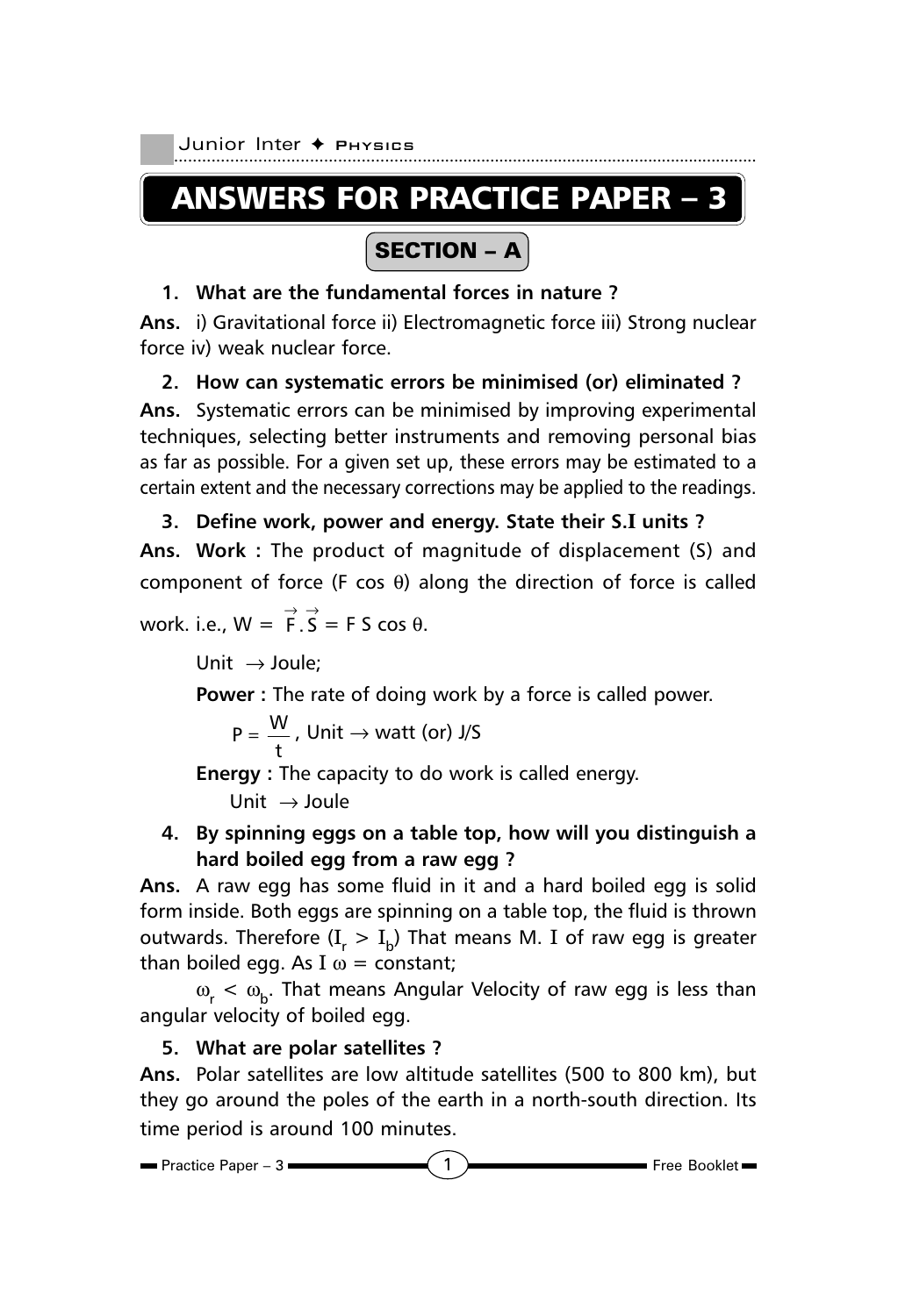#### **6. State Hooke's law of elasticity.**

**Ans.** With in the elastic limit stress directly proportional to the strain.

Stress ∝ strain; Stress = k × strain; k =  $\frac{\text{Stress}}{\text{Strain}}$ 

Where k is modulus of elasticity.

#### **7. What is magnus effect ?**

**Ans.** The difference in the velocities of air results in the pressure difference between the lower and upper faces and there is a net upward force on the ball. This dynamic lift due to spinning is called magnus effect.

**8. Can substance contract on heating ? Give an example.**

**Ans.** Yes, Rubber, type metal, cast iron are contract on heating.

**9. In summer, when the value of a bicycle tube is opened, the escaping air appears cold. Why ?**

**Ans.** This happens due to adiabatic expansion of the air of the tube of the bicycle.

**10. An electric heater supplies heat to a system at a rate of 100 W. If system performs work at a rate of 75 Joules per second. At what rate is the internal energy increasing ?**

Ans. Given 
$$
\Delta Q = 100 \text{ w} = 100 \text{ J/s}
$$

\n
$$
\Delta W = 75 \text{ J/s}
$$
\n
$$
\Delta Q = \Delta U + \Delta W
$$
\n
$$
\Delta U = \Delta Q - \Delta W = 100 - 75 = 25 \text{ J/S}
$$
\n**SECTION - B**

**11. Show that the maximum height reached by a projectile launched at an angle of 45**° **is one quarter of its range.**

Ans. Range of the projectile, 
$$
R = \frac{u^2 \sin 2\theta}{g}
$$

\nWhen  $\theta = 45^\circ \Rightarrow R = \frac{u^2 \sin 2 \times 45^\circ}{g} = \frac{u^2 \sin 90^\circ}{g} = \frac{u^2}{g}$ 

\n $\therefore R = \frac{u^2}{g}$ 

\nPractice Paper - 3

\n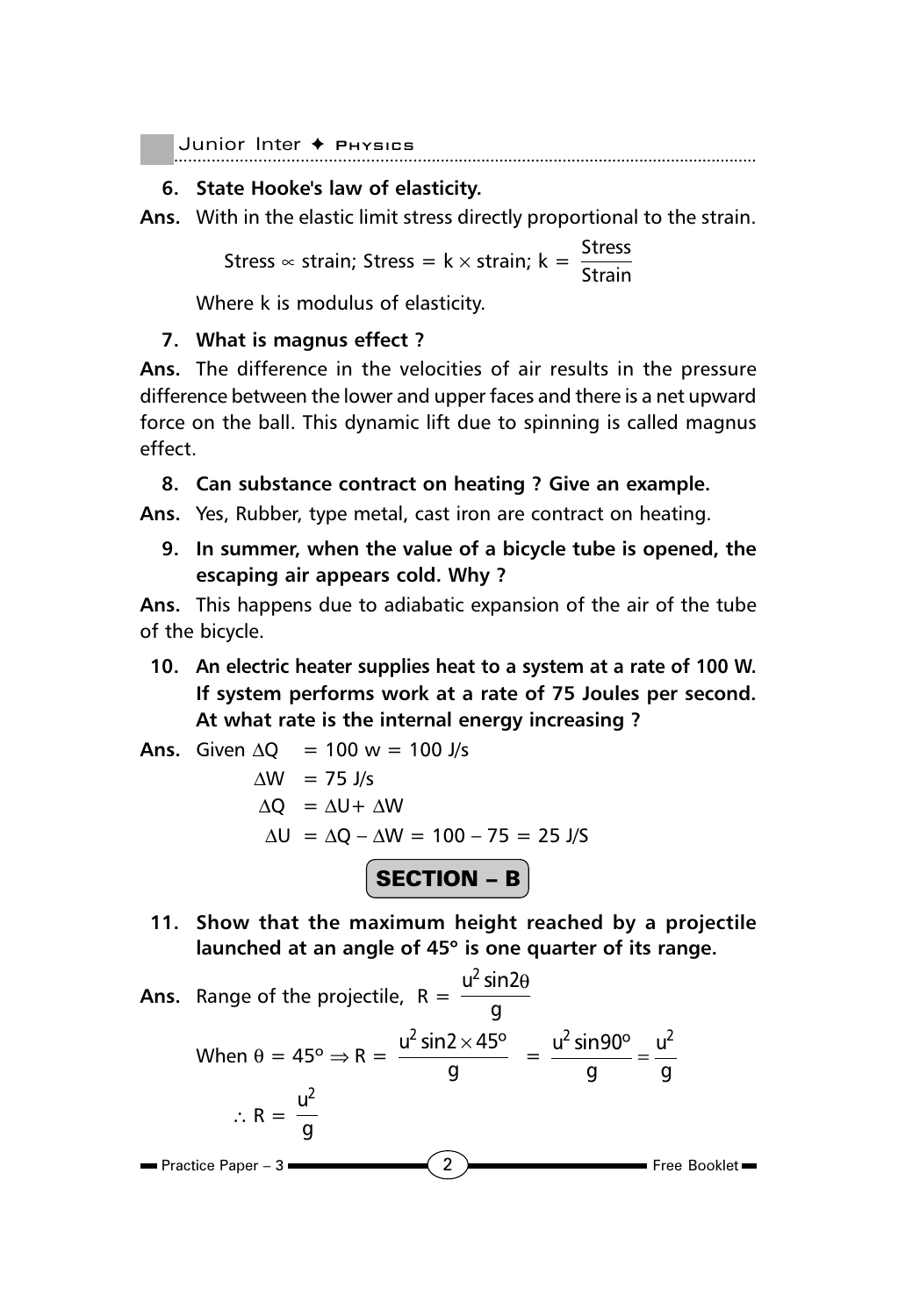Junior Inter + Physics

Maximum height H =  $\frac{u^2 \sin^2 u}{2}$ 2g θ When  $\theta = 45^{\circ} \Rightarrow H = \frac{u^2(\sin 45^{\circ})^2}{2\pi}$  $\frac{1}{2g}$  =  $\frac{2}{2}$ |  $\frac{1}{2}$ |  $\frac{1}{2}$  $u^2\left(\frac{1}{2}\right)$  u  $\frac{\left(\frac{1}{2}\right)}{2g} = \frac{u^2}{4g}$  $H = \frac{1}{4} \cdot \frac{u^2}{g} = \frac{R}{4}$  $\therefore R = \frac{u^2}{g}$  $\vert u^2 \vert$  $\left[\because R = \frac{u^2}{g}\right]$   $\therefore H = \frac{R}{4}$ 4

**12. Show that the Maximum height and range of projectile are**  $u^2$  sin<sup>2</sup>

 $\frac{\sin^2 \theta}{2g}$  and  $\frac{u^2 \sin 2\theta}{g}$ **g** <sup>θ</sup> **respectively where the terms have**

u sin θ

**their regular meanings. Ans. Maximum height :** When the projectile is at the maximum height, its vertical component of velocity  $v_v = 0$ Initial velocity = u sin  $\theta$ Final velocity  $= 0$ 

 $distance = S$ 

 $h =$  maximum height reached by the body θ u cos θ

u

acceleration  $a = -q$ . From the equation  $v^2 - u^2 = 2$ as; 0 – (u sin  $\theta$ )<sup>2</sup> = – 2gh  $u^2 \sin^2$ 

Maximum height attained by the projectile

 $\frac{\sin^2\theta}{2g}$  –– (1)

**Horizontal range of projectile (R) :** The horizontal distance travelled by the projectile from the point of projection during the time of flight is called its range.



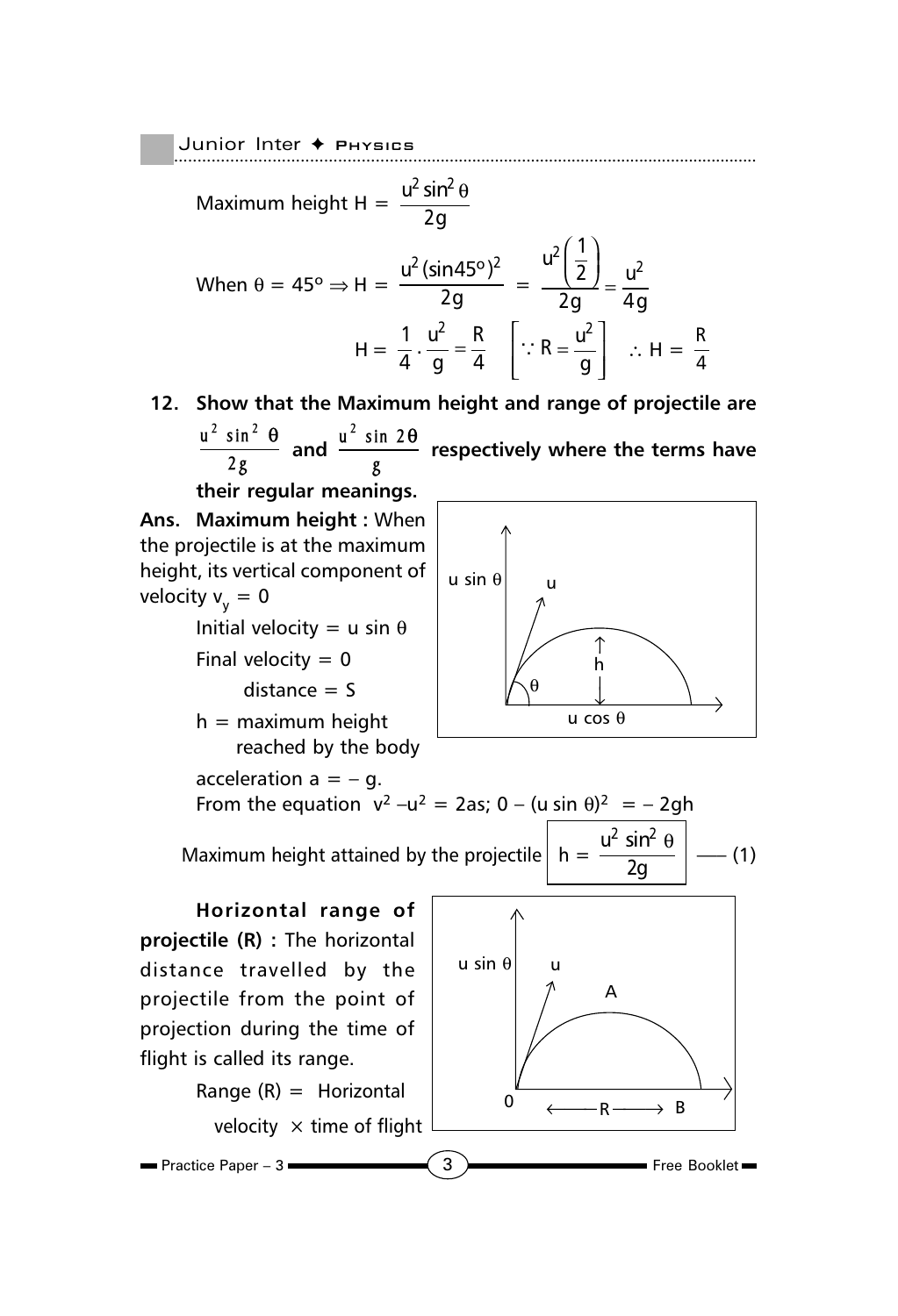$$
R = u \cos \theta \times T = u \cos \theta \times \frac{2u \sin \theta}{g}
$$

$$
R = \frac{u^2 2 \sin \theta \cos \theta}{g}; \quad R = \frac{u^2 \sin 2\theta}{g} \quad (2)
$$

#### **13. Mention the methods used to decrease friction.**

**Ans. 1) Polishing :** By polishing the surfaces of contact, friction can be reduced.

**2) Bearings :** The rolling friction is less than the sliding friction hence free wheels of a cycle, motor car, dynamos etc., are provided with ball bearings to reduce friction. Bearings convert sliding motion into rolling motion.

**3) Lubricants :** The lubricant forms a thin layer between surfaces of contact. It reduces the friction. In light vehicles or machines, oils like "three in one" are used as lubricants. In heavy machines grease is used. In addition to this they guard the mechanical parts from over heating.

**4) Streamlining :** Automobiles and Aeroplanes are streamlined to reduce the friction due to air.

#### **14. What is geostationary satellite ? State its uses.**

**Ans. Geo-stationary satellite :** If the period of revolution of an artificial satellite is equal to the period of rotation of earth, then such a satellite is called geo-stationary satellite.

Time period of geo-sStationary satellite is 24 hours.

**Uses :**

- 1) Study the upper layers of atmosphere
- 2) Forecast the changes in atmosphere
- 3) Know the shape and size of the earth.
- 4) Identify the minerals and natural resources present inside and on the surface of the earth.
- 5) Transmit the T. V. programmes to distant objects
- 6) Under take space research i.e. to know obout the planets, satellites, comets etc.

$$
\blacksquare \text{Practice Paper} - 3
$$

 $\overline{\phantom{a}}$  3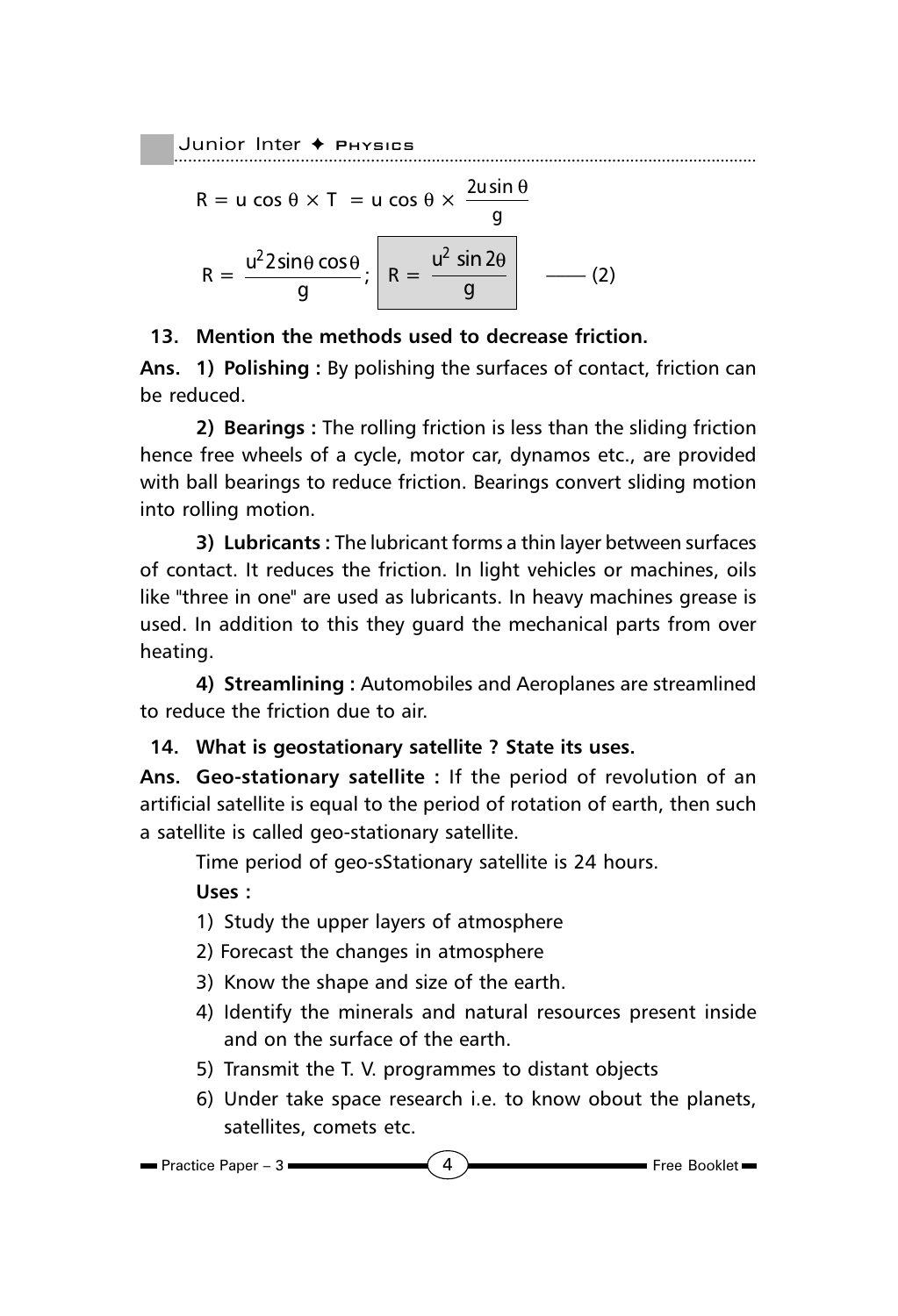............................................................................................................................... Junior Inter ✦ Physics

**15. Define Hooke's Law of elasticity, proportionality, permanent set and breaking stress.**

**Ans. Hooke's law :** "With in the elastic limit stress is directly proportional to the strain".

Stress  $\infty$  strain; Stress =  $k \times$  strain,

Where k is modulus of elasticity.

**Proportionality limit :** The maximum stress developed in a body till it obey's Hookes law is called proportionality limit.

**Permanent Set :** Permanent deformation produced when a body is stretched beyond its elastic limit.

**Breaking stress :** The maximum stress a body can bear before it breaks.

#### **16. Compare isothermal and an adiabatic process.**

#### **Ans.**

| 1. Changes in volume and pressure<br>1. Changes in volume and pressure<br>of a gas taking place at constant<br>temperature are called isother-<br>mal changes.<br>adiabatic changes.<br>Temperature of the gas remains<br>2.<br>Temperature of the gas<br>2.<br>constant.<br>changes.<br>The gas remains in good thermal<br>3.<br>3.<br>contact with the surroundings<br>and heat is exchanged.<br>exchanges $\Delta Q = Q$ .<br>Internal emergy remains con-<br>4.<br>Internal energy changes.<br>4.<br>stant. Change in internal energy<br>$\Delta U = Q$ .<br>5. This process takes place slow.<br>5. This process takes place<br>quickly.<br>Boyle's law $PV =$ Constant holds<br>6. $PV^{r} =$ Constant<br>6.<br>good<br>7. Workdone<br>7. Workdone W = RT $log_e \frac{V_2}{V}$<br>$W = \frac{R}{(r-1)} (T_1 - T_2)$ | Isothermal change | Adiabatic change                                                     |
|----------------------------------------------------------------------------------------------------------------------------------------------------------------------------------------------------------------------------------------------------------------------------------------------------------------------------------------------------------------------------------------------------------------------------------------------------------------------------------------------------------------------------------------------------------------------------------------------------------------------------------------------------------------------------------------------------------------------------------------------------------------------------------------------------------------------------|-------------------|----------------------------------------------------------------------|
|                                                                                                                                                                                                                                                                                                                                                                                                                                                                                                                                                                                                                                                                                                                                                                                                                            |                   | of a gas taking place in a ther-<br>mally isolated system are called |
|                                                                                                                                                                                                                                                                                                                                                                                                                                                                                                                                                                                                                                                                                                                                                                                                                            |                   |                                                                      |
|                                                                                                                                                                                                                                                                                                                                                                                                                                                                                                                                                                                                                                                                                                                                                                                                                            |                   | The gas is isolated from the<br>surroundings and heat is not         |
|                                                                                                                                                                                                                                                                                                                                                                                                                                                                                                                                                                                                                                                                                                                                                                                                                            |                   |                                                                      |
|                                                                                                                                                                                                                                                                                                                                                                                                                                                                                                                                                                                                                                                                                                                                                                                                                            |                   |                                                                      |
|                                                                                                                                                                                                                                                                                                                                                                                                                                                                                                                                                                                                                                                                                                                                                                                                                            |                   |                                                                      |
|                                                                                                                                                                                                                                                                                                                                                                                                                                                                                                                                                                                                                                                                                                                                                                                                                            |                   |                                                                      |
|                                                                                                                                                                                                                                                                                                                                                                                                                                                                                                                                                                                                                                                                                                                                                                                                                            |                   |                                                                      |
| 5<br><b>Practice Paper - 3 <math>\blacksquare</math></b><br>$\blacksquare$ Free Booklet $\blacksquare$                                                                                                                                                                                                                                                                                                                                                                                                                                                                                                                                                                                                                                                                                                                     |                   |                                                                      |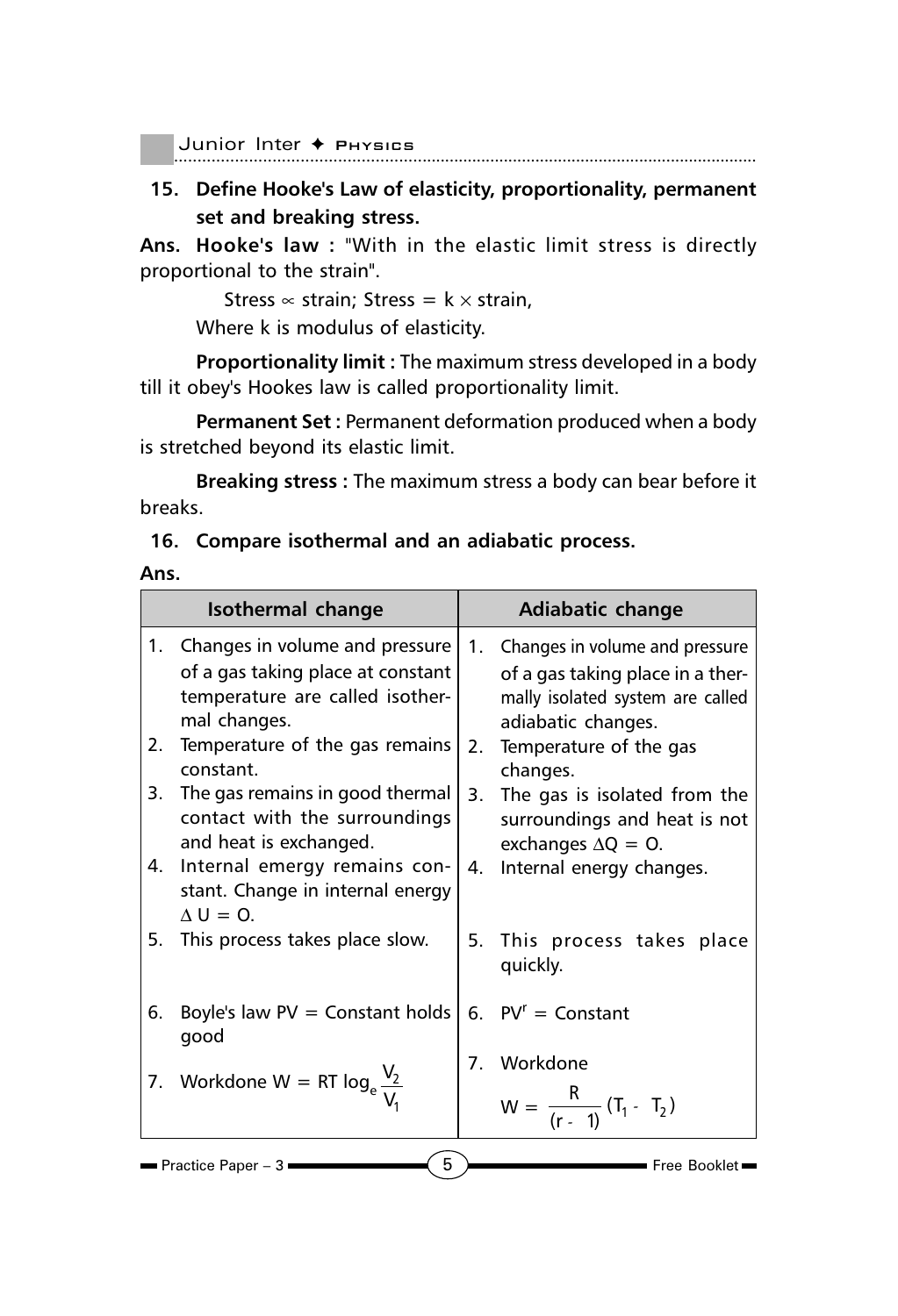Junior Inter ✦ Pнувісв

### **17. Define vector product. Explain the properties of a vector product with two examples.**

**Ans.** The cross product of two vectors is given by  $\vec{\textsf{C}} = \vec{\textsf{A}} \times \vec{\textsf{B}}$  . The magnitude of the vector defined from cross product of two vectors is equal to product of magnitudes of the vectors and sine of angle between the vectors.

Direction of the vectors is given by right hand corkscrew rule and is perpendicular to the plane containing the vectors.

:.  $|\vec{C}|$  = AB sin  $\theta$ . and  $\vec{C}$  = AB sin  $\theta \stackrel{\hat{\Lambda}}{n}$ . Where,  $\stackrel{\hat{\Lambda}}{n}$  is the unit vector perpendicular to the plane containing the vectors  $\vec{A}$  and  $\vec{B}$ 

**Example :** 1) Torque is cross product of position vector and Force. i.e.,  $\vec{T} = \vec{r} \times \vec{F}$ . 2) Angular momentum is cross product of position vector and momentum i.e.,  $\overrightarrow{L} = \overrightarrow{r} \times \overrightarrow{p}$ 

#### **Properties :**

1) Cross product does not obey commutative law. But its magnitude obey's commutative low.

$$
\vec{A} \times \vec{B} \neq \vec{B} \times \vec{A} \implies (\vec{A} \times \vec{B}) = -(\vec{B} \times \vec{A}) \text{ , } |\vec{A} \times \vec{B}| = |\vec{B} \times \vec{A}|
$$

- 2) It obeys distributive law  $\vec{A} \times (\vec{B} \times \vec{C}) = \vec{A} \times \vec{B} + \vec{A} \times \vec{C}$
- 3) The magnitude cross product of two vectors which are parallel is zero. Since  $\theta = 0$ ;  $|\vec{A} \times \vec{B}| = AB \sin 0^{\circ} = 0$

4) For perpendicular vectors,  $\theta = 90^{\circ}$ ,  $|\vec{A} \times \vec{B}|$ 

 $=$  AB sin 90°  $|\hat{n}| = AB$ 

**18. Explain conduction, convection and radiation with examples.**

**Ans.** The heat is transmitted in three types. They are 1) Conduction 2) Convection 3) Radiation.

**1) Conduction :** The process of transmission of heat from one place to other without actual movement of the particles of the medium is called conduction.

**Ex :** When long iron rod is heated at one end, heat transmits to the other end.

$$
\blacksquare \text{ Practice Paper - 3} \blacksquare
$$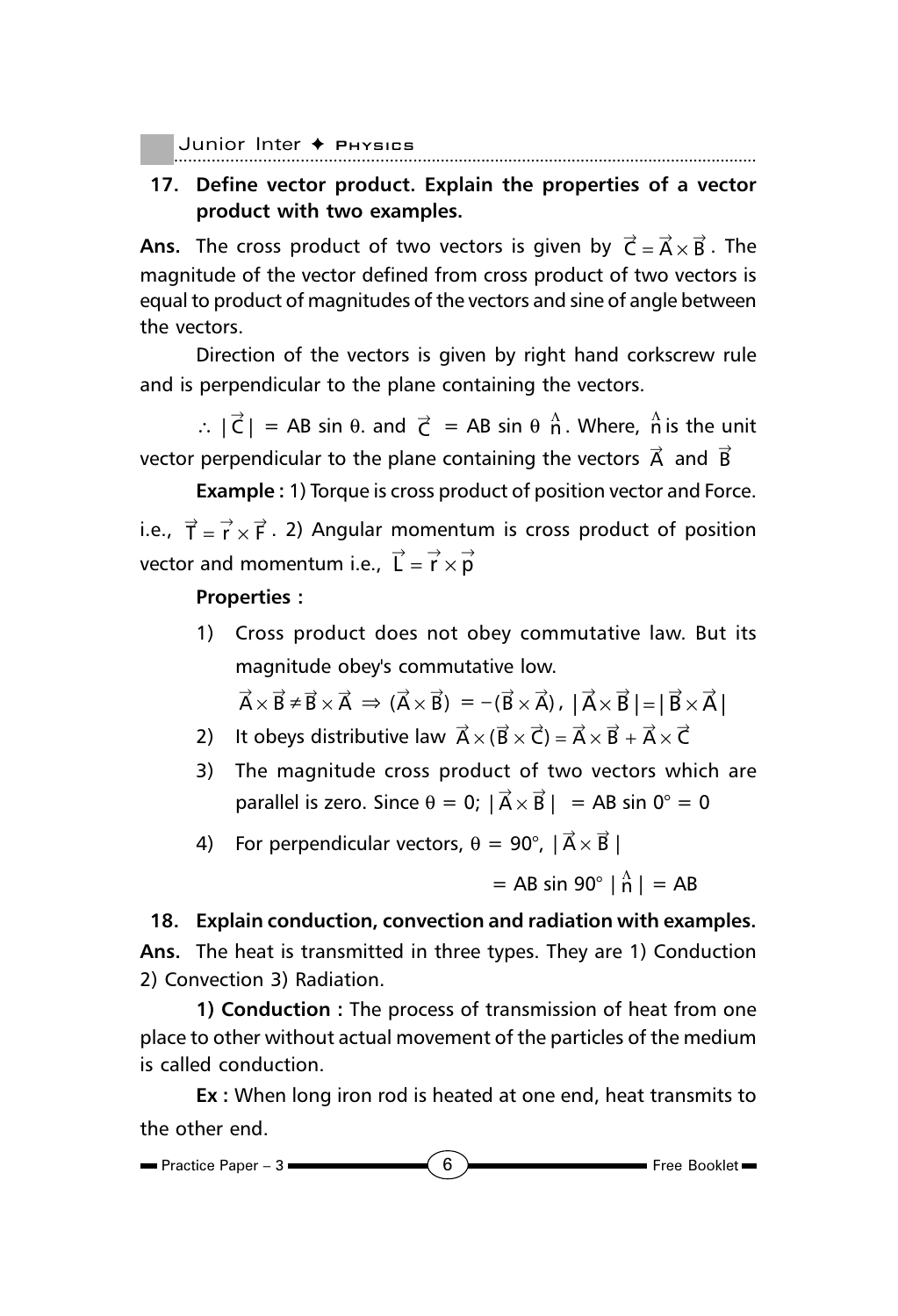|  | Junior Inter $\rightarrow$ Physics |
|--|------------------------------------|
|  |                                    |

**2) Convection :** The process of transmission of heat from one place to another by the actual movement of the particles is called convection. **Ex. :** If water in a beaker is heated, the particles of water at the bottom receive the heat first. These particles expand, become lighter and rise up. At the same time colder and denser particles reach the bottom. They get in their turn heated and move up. This process is known as convection.

**3) Radiation :** The process of transmission of heat from one place to another without any intervening medium is called radiation.

**Ex. :** Earth receives heat radiations from the sun.

### $\vert$  SECTION – C  $\vert$

**19. Develop the notions of work and kinetic energy and show that it leads to work energy theorem.**

**The bob of a pendulum is released from a horizontal position. If the length of the pendulum is 1.5m, what is the speed with which the bob arrives at the lowermost point, given that it dissipated 5% of its initial energy against air resistance ?**

**Ans. Statement :** The change in kinetic energy of a particle is equal to the workdone on it by the net force. i.e.,  ${\sf k_f} - {\sf k_i} = {\sf W}$ 

**Proof :** Consider a particle of mass 'm' is moving with initial speed 'u' to final speed 'v'. Let 'a' be its constant acceleration and S be its distance traversed. The kinematic relation is given by

$$
v^2 - u^2 = 2as
$$
 (1)

Multiplying bothsides by  $\frac{m}{2}$ , we have

$$
\frac{1}{2}mv^2 - \frac{1}{2}mu^2 = mas = FS
$$
 (2)

Where the last step follows from Newton's second law.

We can generalise Equation (1) to three dimensions by employing

vectors 
$$
v^2 - u^2 = 2 \overrightarrow{a} \cdot \overrightarrow{d}
$$

Once again multiplying both sides by  $\frac{m}{2}$ , we obtain

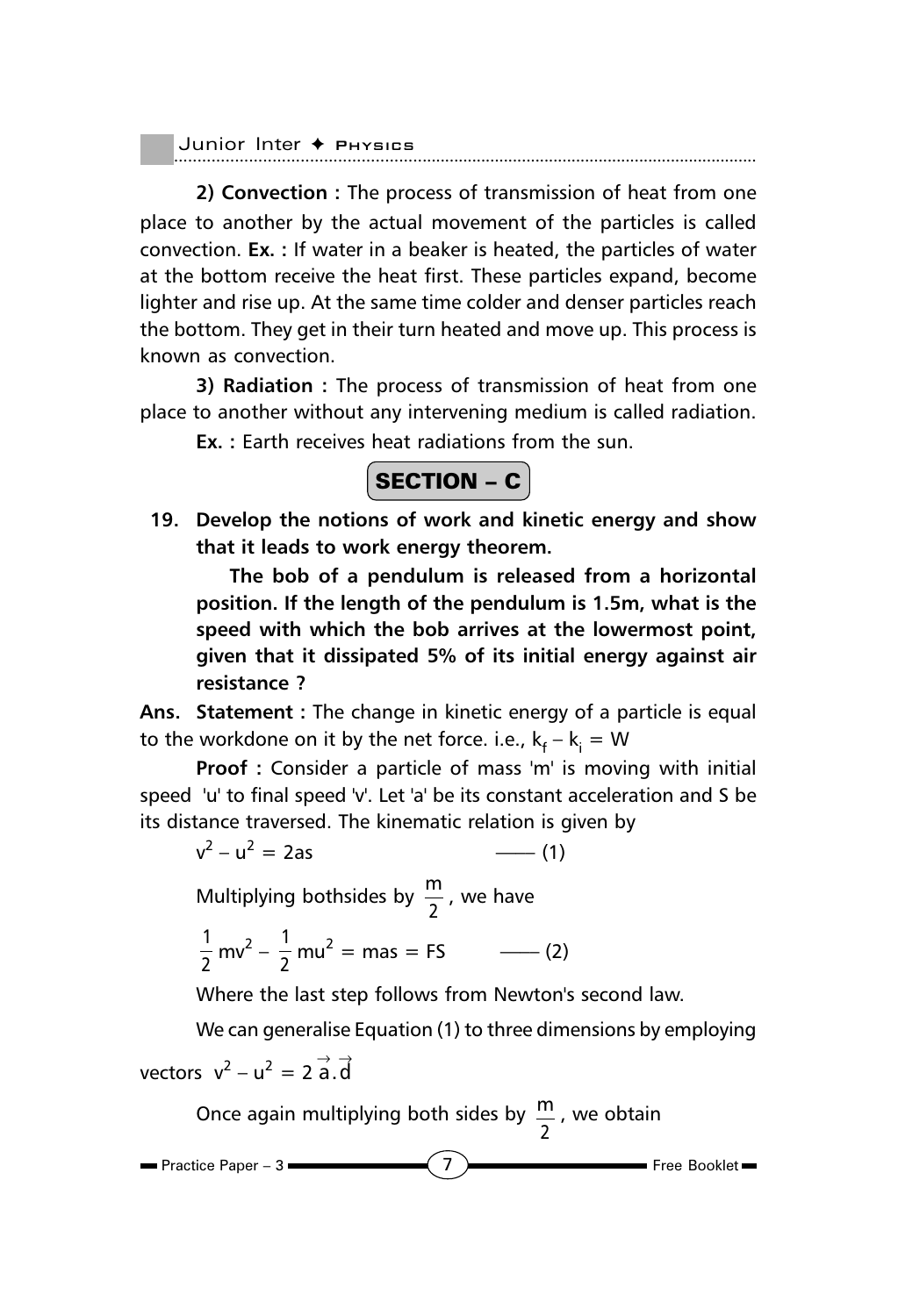$$
\frac{1}{2}mv^2 - \frac{1}{2}mu^2 = m\vec{a}.\vec{d} = \vec{F}.\vec{d} \quad (3)
$$

The above equation provides a motivation for the definitions of work and kinetec energy.

In equation (3) 
$$
\frac{1}{2}
$$
 mv<sup>2</sup> -  $\frac{1}{2}$  mu<sup>2</sup> = k<sub>f</sub> - k<sub>i</sub>,

Where  $\textsf{k}_{\mathsf{i}'}$ ,  $\textsf{k}_{\mathsf{f}}$  are initial and final kinetic energies and  $\stackrel{\rightarrow}{\mathsf{F}}\stackrel{\rightarrow}{\mathsf{d}}{}^-=\mathsf{W}$ , where W refers workdone by a force on the body over a certain displacement. k<sub>f</sub> – k<sub>i</sub>  $-$  (4)

Equation (4) is also a special case of the work–energy (WE) theorem.

**Problem :** Here,  $h = 1.5$ m,  $V = ?$ , Energy dissipated =  $5\%$ 

Taking B as the lowest position of the bob, its potential energy at B is zero. At the horizontal position, A total potential energy of the bob is mgh.

In going from A to B, P.E of the bob is converted into K.E Energy conserved  $= 95\%$  (mgh)

If V is velocity acquired at B, then K.E = 
$$
\frac{1}{2}
$$
 mv<sup>2</sup> =  $\frac{95}{100}$  mgh  

$$
V = \sqrt{\frac{95}{100}} \times 2gh = \sqrt{\frac{19}{20}} \times 2 \times 9.8 \times 1.5 = 5.285
$$
ms<sup>-1</sup>.

**20. Derive an expression for the variation of acceleration due to gravity (a) above and (b) below the surface of the Earth.**

**A satellite orbits the earth at a height equal to the radius of earth. Find it's (i) orbital speed and (ii) period of revolution.**

**Ans. i) Variation of g with height :**

When an object is on the surface of the earth, it will be at a

distance r = R radius of the earth, then we have  $g = \frac{GM}{R^2}$  $\frac{2\pi i}{R^2} \longrightarrow (1)$ 

Where  $G =$  universal gravitational constant,  $M =$  Mass of the earth

When the object is at a height h above the surface of the earth, Then  $r = R + h$ 

$$
\blacksquare \text{ Practice Paper - 3} \blacksquare
$$
 8 \n $\blacksquare$  \nFree Booklet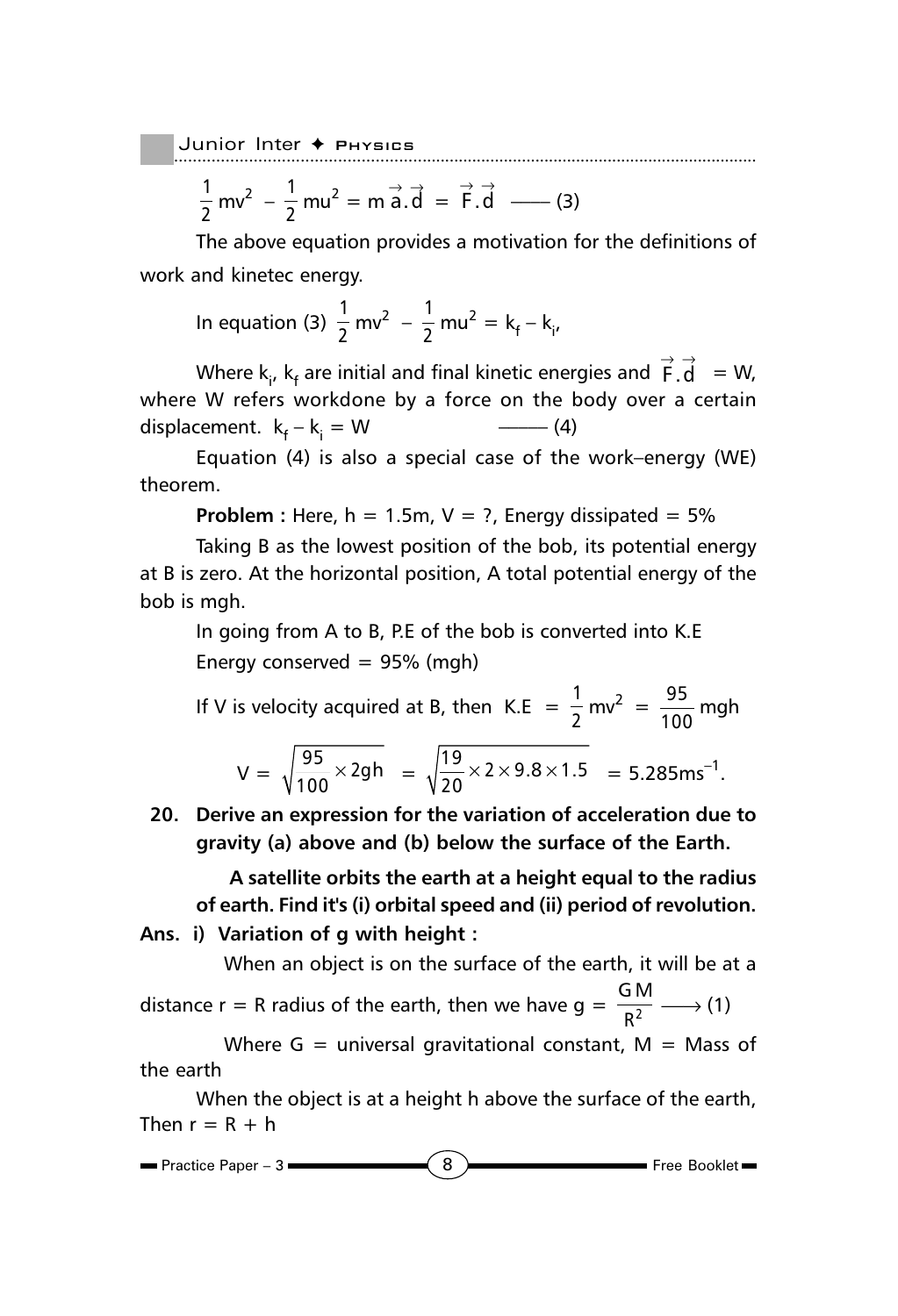Junior Inter ♦ Рнүзісs

$$
\therefore g_h = \frac{GM}{(R+h)^2} \longrightarrow (2) \frac{g_h}{g} = \frac{GM}{(R+h)^2} \times \frac{R^2}{GM}
$$
  

$$
g_h = \frac{R^2}{R^2 \left(1 + \frac{h}{R}\right)^2} \times g g_h = \left(1 + \frac{h}{R}\right)^{-2} g \text{ for } h < R
$$
  

$$
g_h = g \left(1 - \frac{2h}{R}\right) \longrightarrow (3) \text{ using Binomial expansion}
$$

g value decreases with altitude.

**ii) Variation of g with depth :** Let us assume that the earth to be a homogeneous uniform sphere of radius R, mass M and of uniform density ρ

We know that 
$$
g = \frac{GM}{R^2} \frac{4}{3} \pi \rho \cdot GR \longrightarrow (1)
$$

Consider a body of mass m be placed at a depth d.

$$
g_{d} = \frac{4}{3} \pi \rho (R - d) G \longrightarrow (2)
$$
\n
$$
\frac{g_{d}}{g} = \frac{\frac{4}{3} \pi \rho (R - d)G}{\frac{4}{3} \pi \rho GR} \longrightarrow (3)
$$
\n
$$
\frac{g_{d}}{g} = \frac{R - d}{R} ; \quad g_{d} = g \left(1 - \frac{d}{R}\right) \longrightarrow (4)
$$
\n
$$
\frac{g_{d}}{g} = \frac{R - d}{R} ; \quad g_{d} = g \left(1 - \frac{d}{R}\right) \longrightarrow (4)
$$

The value of g decreases with depth.

#### **Problem :**

**Sol.** Height 
$$
h = R
$$

\n
$$
v_o = \sqrt{\frac{GM}{R+h}} = \sqrt{\frac{GM}{(R+R)}} = \sqrt{\frac{GM}{2R}}
$$
\n
$$
= \sqrt{\frac{6.67 \times 10^{-11} \times 6 \times 10^{24}}{2 \times 6400 \times 10^3}}
$$
\n
$$
= \sqrt{0.3126 \times 10^8} = 0.5592 \times 10^4 = 5592 \text{ m/s};
$$
\n
$$
v_o = 5.592 \text{ km/s}
$$

\nPractice Paper - 3

\n**9** Free Booklet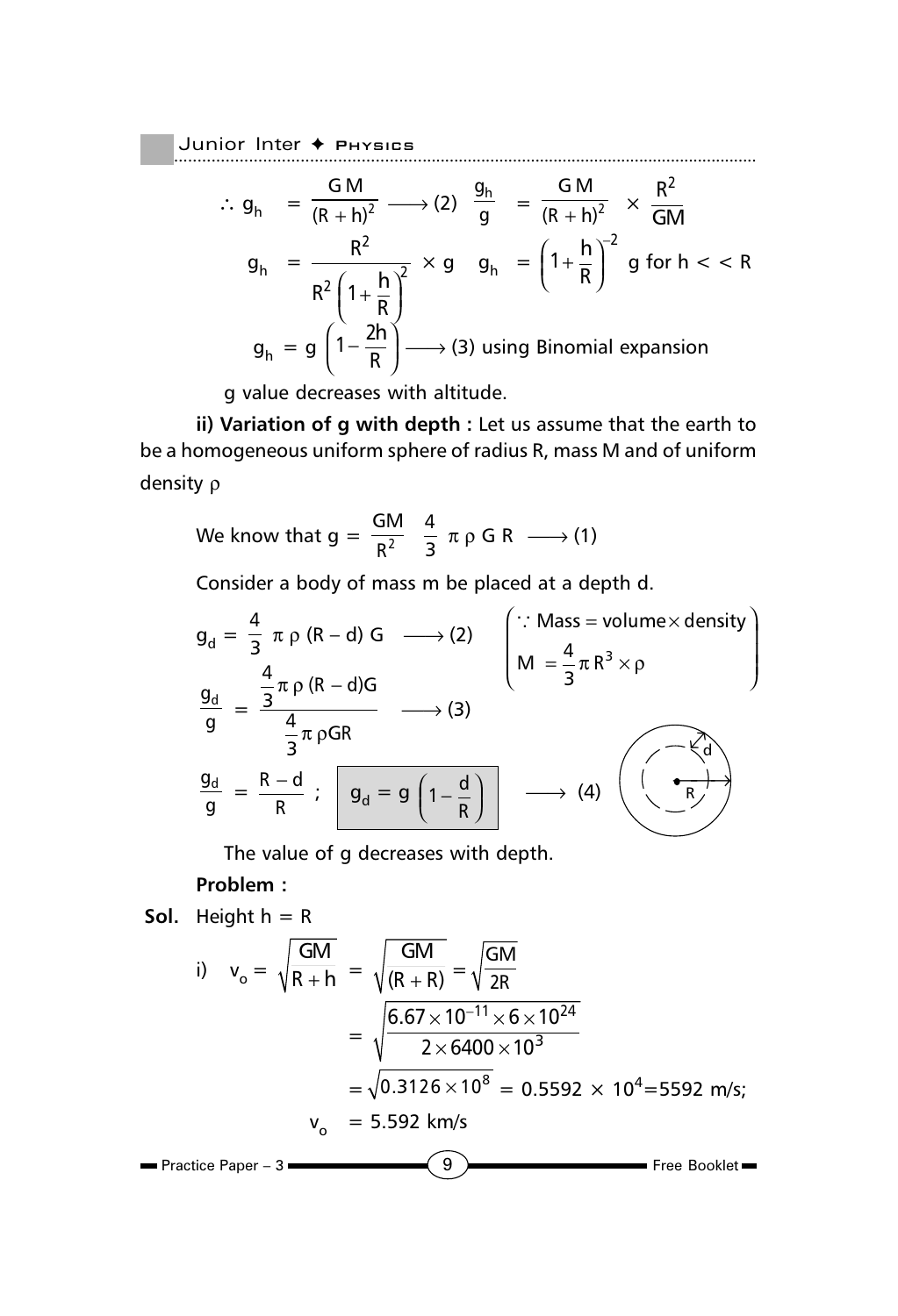ii) Time period (T) = 
$$
\frac{2\pi (R + h)}{v_o}
$$
 =  $\frac{2\pi (2R)}{v_o}$   
=  $\frac{4 \times 3.14 \times 2 \times 6400 \times 10^3}{5.592 \times 10^3}$  = 14374.8  
= 1.44 × 10<sup>4</sup> sec; T = 4 hours.

**21. State Boyle's law and Charle's law. Hence, derive ideal gas equation. Which of the two laws is better for the purpose of thermometry and why ?**

**If the volume of nitrogen of mass 14 kg is 0.4 m3 at 30ºC; calculate the pressure.**

**Ans. Boyle's Law :** The volume of a given mass of gas is inversely proportional to its pressure at constant temperature.

V  $\alpha \frac{1}{\mathsf{P}}$  at constant temperature

**Charle's Law :** a) The volume of a given mass of gas is directly proportional to its absolute temperature, pressure remaining constant.

i.e.,  $V \alpha T$ 

b) The pressure of a given mass of gas is directly proportional to its absolute temperature, volume remaining constant. i.e.,  $P \alpha T$  at constant volume.

**Ideal gas equation :** Consider a given mass of gas having a volume  $V_1$  at a pressure  $P_1$  and absolute temperature  $T_1$ . When the temperature is changed to  $T_2$ . Let the gas occupy a volume  $V_2$  at a pressure  $P_2$ .

Let this change take place in two steps.

i) Keeping the temperature constant at  $T_1K$ . Let the pressure of the gas be changed from  $P_1$  to  $P_2$ . The volume of gas changes from  $V_1$ to V(say).

From Boyle's law, 
$$
P_1V_1 = P_2V
$$
;  $V = \frac{P_1V_1}{P_2}$  (1)

ii) Now keeping the pressure of the gas constant at  $P_2$ . Let the temperature be changed from  $T_1$  to  $T_2$ . Then the volume of the gas changes from V to  $V_2$ .

 $P$ ractice Paper – 3  $\longrightarrow (10)$